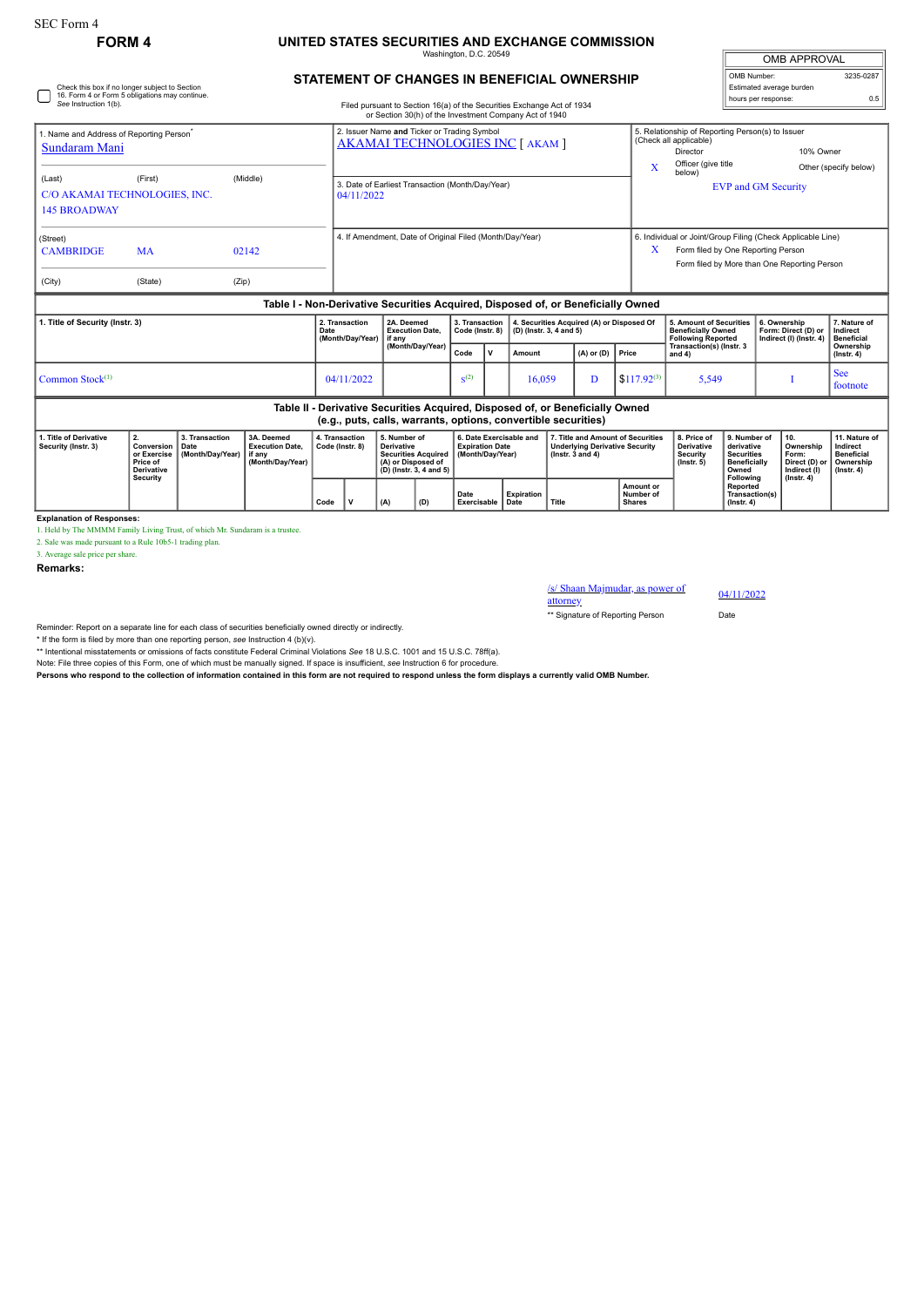## **LIMITED POWER OF ATTORNEY FOR SECTION 16 REPORTING OBLIGATIONS**

Know all by these presents, that the undersigned hereby makes, constitutes and appoints each of James Hammons, Shaan Majmujdar and Mary Buttarazzi, signing singly and each acting individually, as the undersigned's true and lawful attorney-in-fact with full power and authority as hereinafter described to:

execute for and on behalf of the undersigned, in the undersigned's capacity as an officer  $(1)$ and/or director of Akamai Technologies, Inc. (the "Company"), Forms 3, 4, and 5 (including any amendments thereto) in accordance with Section 16(a) of the Securities Exchange Act of 1934 and the rules thereunder (the "Exchange Act"):

 $(2)$ do and perform any and all acts for and on behalf of the undersigned which may be necessary or desirable to prepare, complete and execute any such Form 3, 4, or 5, prepare, complete and execute any amendment or amendments thereto, and timely deliver and file such form with the United States Securities and Exchange Commission (the "SEC") and any stock exchange or similar authority, including without limitation the filing of a Form ID or any other application materials to enable the undersigned to gain or maintain access to the Electronic Data Gathering, Analysis and Retrieval system of the SEC:

 $(3)$ seek or obtain, as the undersigned's representative and on the undersigned's behalf, information regarding transactions in the Company's securities from any third party, including brokers, employee benefit plan administrators and trustees, and the undersigned hereby authorizes any such person to release any such information to such attorney-in-fact and approves and ratifies any such release of information; and

 $(4)$ take any other action of any type whatsoever in connection with the foregoing which, in the opinion of such attorney-in-fact, may be of benefit to, in the best interest of, or legally required by, the undersigned, it being understood that the documents executed by such attorney-in-fact on behalf of the undersigned pursuant to this Power of Attorney shall be in such form and shall contain such terms and conditions as such attorney-in-fact may approve in such attorney-in-fact's discretion.

The undersigned hereby grants to each such attorney-in-fact full power and authority to do and perform any and every act and thing whatsoever requisite, necessary, or proper to be done in the exercise of any of the rights and powers herein granted, as fully to all intents and purposes as the undersigned might or could do if personally present, with full power of substitution or revocation, hereby ratifying and confirming all that such attorney-in-fact, or such attorney-in-fact's substitute or substitutes, shall lawfully do or cause to be done by virtue of this power of attorney and the rights and powers herein granted. The undersigned acknowledges that the foregoing attorneys-in-fact, in serving in such capacity at the request of the undersigned, are not assuming nor relieving, nor is the Company assuming nor relieving, any of the undersigned's responsibilities to comply with Section 16 of the Exchange Act. The undersigned acknowledges that neither the Company nor the foregoing attorneys-in-fact assume (i) any liability for the undersigned's responsibility to comply with the requirement of the Exchange Act, (ii) any liability of the undersigned for any failure to comply with such requirements, or (iii) any obligation or liability of the undersigned for profit disgorgement under Section 16(b) of the Exchange Act.

This Power of Attorney shall remain in full force and effect until the undersigned is no longer required to file Forms 3, 4, and 5 with respect to the undersigned's holdings of and transactions in securities issued by the Company, unless earlier revoked by the undersigned in a signed writing delivered to the foregoing attorneys-in-fact.